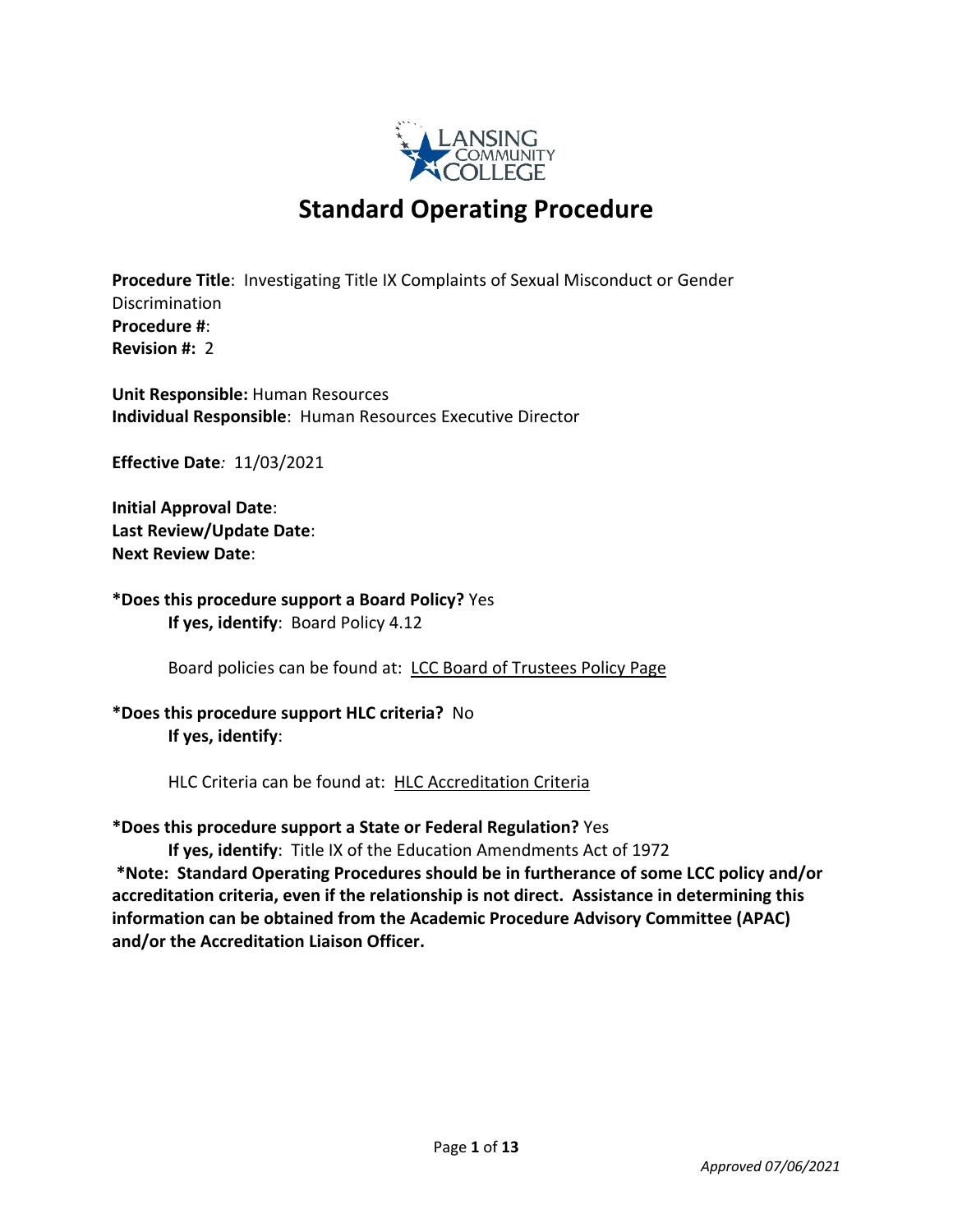

# **Standard Operating Procedure** *(change to SOP name and Board Policy association)***:**

## *1. Purpose*

The purpose of this procedure is to identify the steps to be taken when a Title IX complaint against any employee of the College.

## *2. Scope*

This procedure is followed when a Title IX complaint is made against an employee of the College who is participating in the school's education program or activity within the United States.

## *3. Prerequisites*

None.

## *4. Responsibilities*

The Title IX Coordinator, the Title IX Investigator(s), Hearing Officer(s), Decision Maker(s), the Director of Labor Relations and Organizational Development, and the Executive Director of Human Resources each have roles and responsibilities for the execution of this procedure.

The College has two Title IX Coordinators. One has responsibilities for complaints against students, and the other has responsibilities for complaints against employees. They are as follows:

#### EMPLOYEE TITLE IX COORDINATOR

Dr. Lisa Thomas HR Manager, Employee Title IX Coordinator Location: ADM 106 Phone: (517) 483-1879 Email: thomal32@star.lcc.edu

STUDENT TITLE IX COORDINATOR Christine Thompson Director of Student Compliance Student Title IX Coordinator Location: GB 1210 Phone: (517) 483-9632 Email: thompsc@star.lcc.edu

Each Title IX Coordinator has been trained to objectively evaluate all relevant evidence without prejudgment of the facts at issue and free from conflicts of interest or bias for or against either party.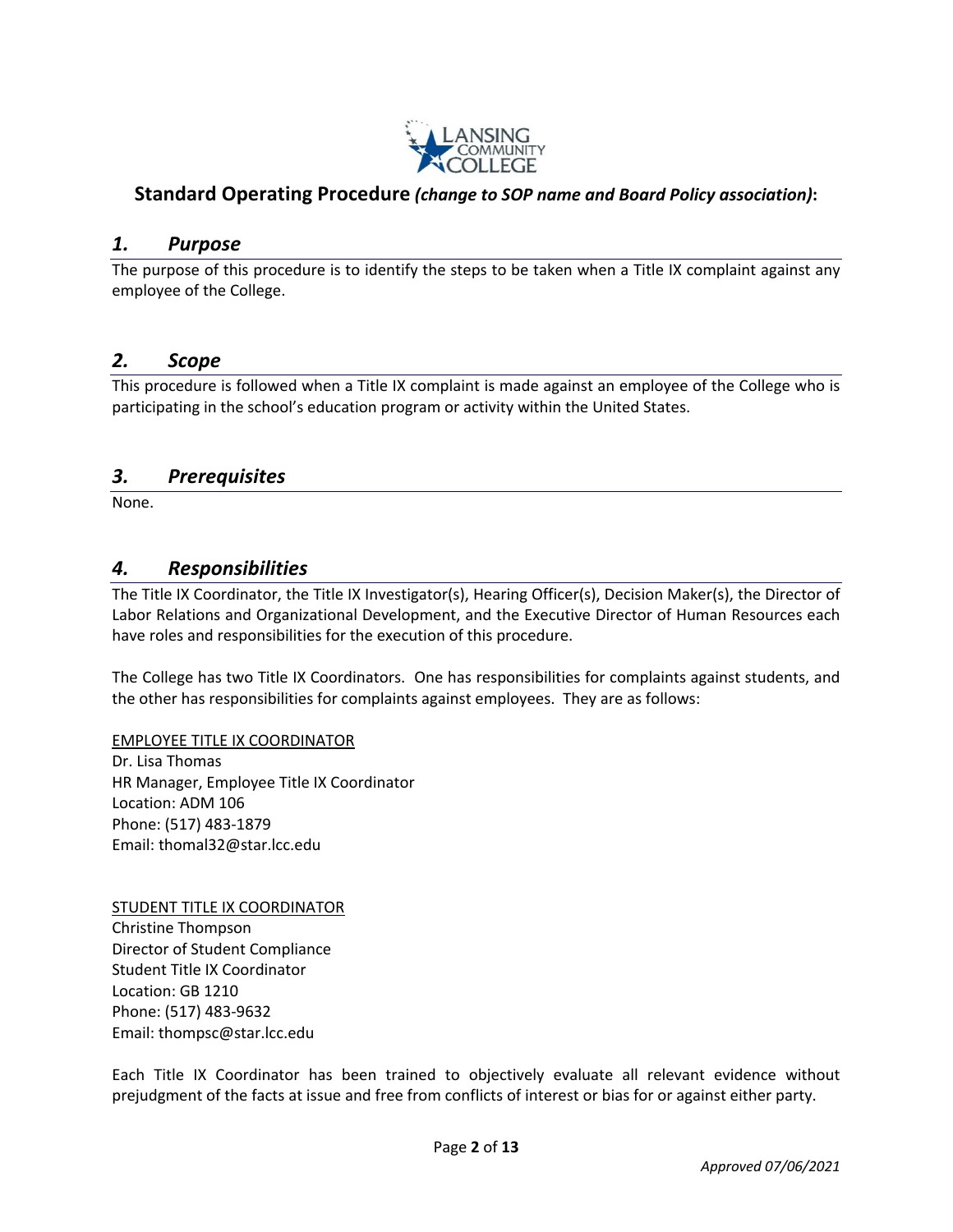# *5. Procedure*

## **A. General**

Title IX complaints are complaints from employees or students against other students, faculty, staff, or administrators, related to sexual misconduct or gender discrimination. The applicable College Policy upon which this procedure is based is, "Prohibited Sex or Gender Based Discrimination, Harassment, and Sexual Misconduct." This procedure applies to complaints alleging all forms of sex discrimination (including sexual and gender-based harassment, assault, and violence) against employees, students, and third parties alleged to have been conducted by employees or third parties of the College.

If the respondent is not an employee but is a student at LCC, a separate procedure is followed, led by LCC's Office of Student Compliance. If the respondent is a guest or contractor, a separate procedure is followed, led by LCC Human Resources.

If a complaint is received and determined to not fall under Title IX, the College will investigate and resolve the complaint using other applicable policies, procedures, statutes, practices, and/or labor agreements.

If the respondent is an employee covered by a labor agreement, the language of that labor agreement will be followed as it relates to due process, options for disciplinary action, and grievances.

Whether a hearing is held in person or over telephone or Webex/Zoom or other online methods is determined by the Title IX Coordinator.

## **B. Considerations**

Sexual harassment is a form of sex discrimination prohibited by Title IX. Hostile environment sexual harassment is unwelcome conduct of a sexual nature that is sufficiently serious that it denies or limits a student's or employee's ability to participate in or receive the benefits, services, or opportunities of the College's programs. Sexual harassment can include unwelcome sexual advances, requests for sexual favors, and other verbal, nonverbal, or physical conduct of a sexual nature, such as sexual assault or acts of sexual violence.

Harassment does not have to be of a sexual nature, however, and can include offensive remarks about a person's gender. For example, it is illegal to harass a woman by making offensive comments about women in general. Both the victim and the harasser can be any gender, and the complainant and respondent can be the same sex. Although the law doesn't prohibit simple teasing, offhand comments, or isolated incidents that are not very serious, harassment is a policy violation when it is so frequent or severe that it creates a hostile or offensive environment or it denies or limits a student's or employee's ability to participate in or benefit from the College's academic programs, extracurricular programs, research activity, occupational training, or other educational program or activity operated by LCC.

In determining whether this denial or limitation has occurred, LCC considers all relevant circumstances, including, but not limited to:

• The degree to which the conduct affected one or more students' education or the employee's ability to perform their assigned tasks;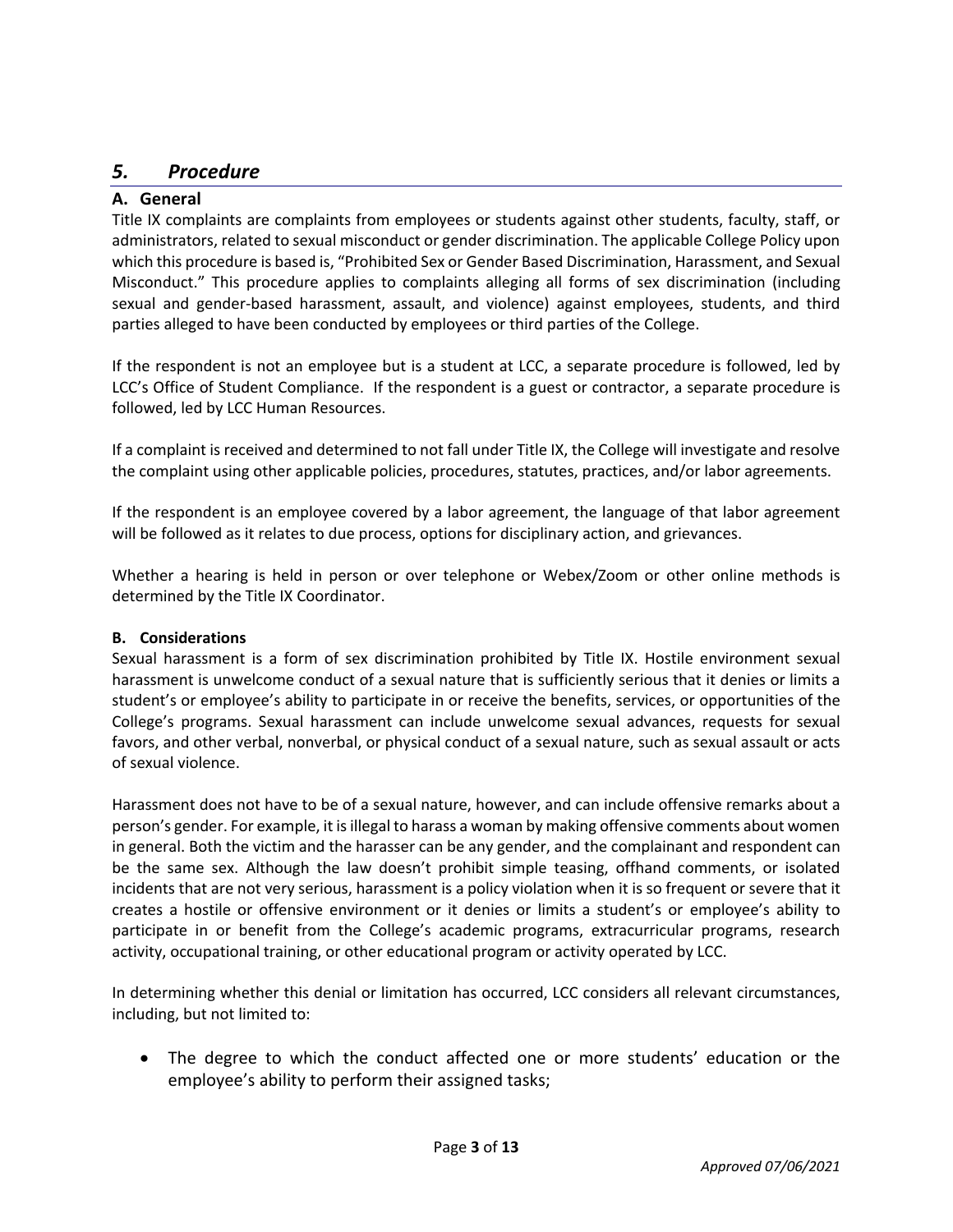- The type, frequency, and duration of the conduct; the identity of and relationship between the respondent and the subject or subjects of the harassment;
- The number of individuals involved;
- The age and sex of the respondent and subject of the harassment;
- The location of the incidents and the context in which they occurred;
- Other incidents at the College; and
- Whether there were also incidents of gender-based but non-sexual harassment.

A sexually hostile environment may deny or limit a student's or employee's ability to receive the benefits, services, or opportunities of the College' programs even if there are not tangible effects, e.g. a drop in the student's grades or increased absenteeism.

The more severe the conduct, the less the need to show a repetitive series of incidents; this is particularly true if the harassment is physical. A single or isolated incident of sexual harassment may, if sufficiently sever, create a hostile environment. Moreover, a series of incidents at the College, not involving the same people, could – taken together – create a hostile environment, even if each by itself would not be sufficient. Likewise, repeated incidents may not reach the threshold of severe conduct or hostile environment. This determination would be made through a thorough and objective investigation.

When responding to a Title IX complaint, the College takes immediate and appropriate action to investigate or otherwise determine what occurred. The specific steps in the investigation will vary depending upon the nature of the allegations, the source of the complaint, etc. In all cases, however, the investigation will be prompt, thorough, and impartial.

If there is a dispute about whether harassment occurred or whether conduct was welcome, in cases where it is appropriate to consider whether the conduct would be welcome, determinations should be based on the totality of the circumstances such as:

- Statements made by any witnesses to the alleged incident;
- Evidence about the relative credibility of the alleged harassed victim/complainant and respondent (e.g. the level of detail and consistency of each person's account should be compared to one another and to the existence or lack of corroborative evidence);
- Evidence that the respondent has been found to have harassed others; Evidence that the alleged harassed complainant has made false allegations against other individuals; Evidence of the allegedly harassed complainant's reaction or behavior after the incident or evidence of significant changes in the complainant's behavior in the weeks or after the incident;
- Evidence about whether the allegedly harassed person filed a complaint or took other action to protest the conduct after it had occurred (note that failure to immediately report may not be indicative that the alleged harassment did not occur);
- Any other relevant contemporaneous evidence.

If an employee sexually harasses a student, employee, or guest, and the harassing conduct is sufficiently serious to deny or limit the student's or employee's ability to participate in or benefit from the program or employment, and the College knew or reasonably should have known about the harassment, the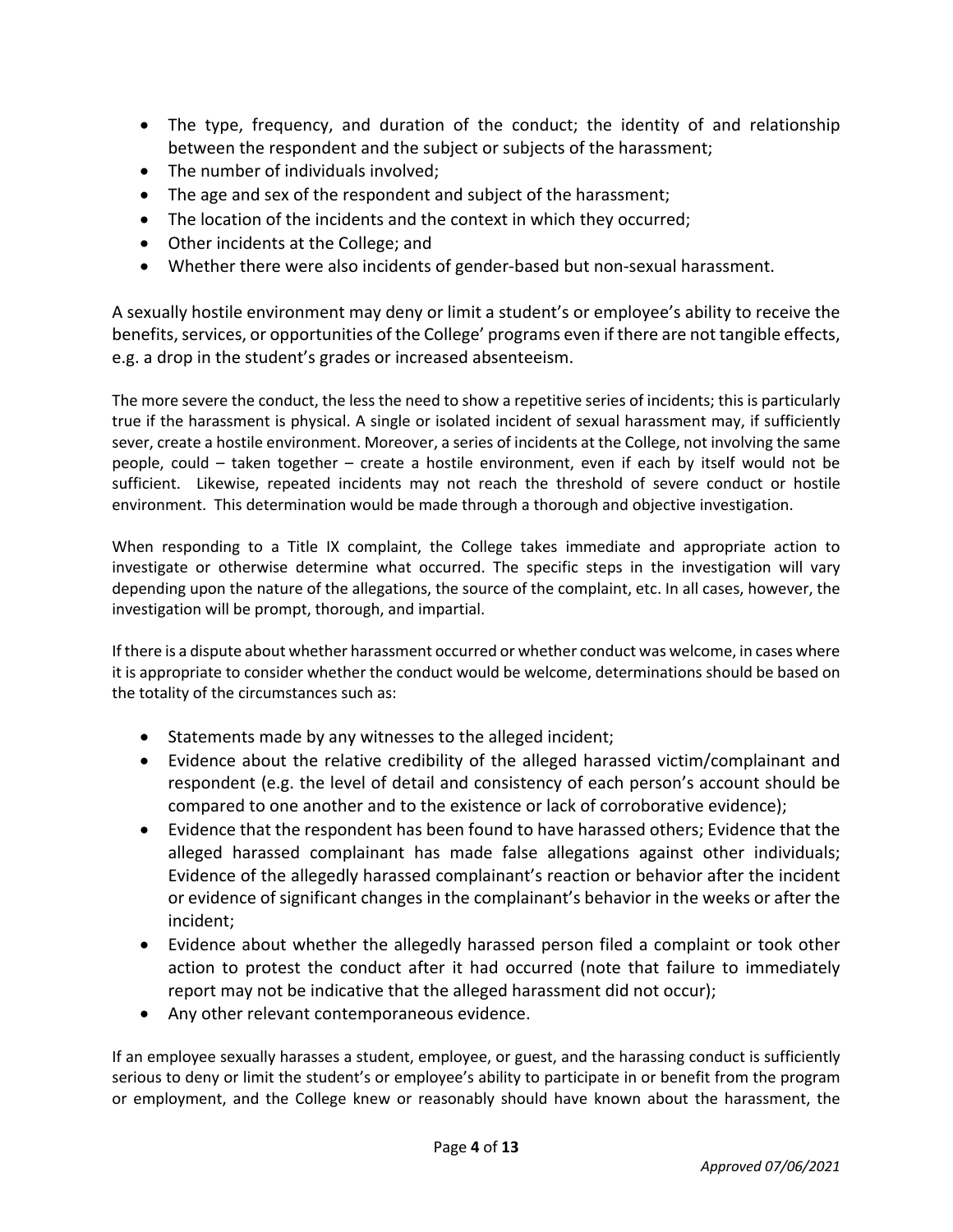College is responsible for taking immediate effective action reasonably calculated to end the harassment, eliminate any hostile environment, prevent the recurrence of the harassment, and, as appropriate, remedy its effects. Appropriate steps to end harassment may include separating the accused harasser and the target or taking disciplinary action against the harasser. These steps should not penalize the person who was harassed. In addition, depending on the extent of the harassment, the College may need to provide training or other interventions not only for the respondents but also for the larger College community to ensure that all students and College staff can recognize harassment if it recurs and know how to respond. The College may also be required to provide additional services to the person who was harassed in order to address the effects of the harassment.

The College uses a preponderance of the evidence standard (i.e. it is more likely than not that discrimination occurred) when examining allegations of discrimination under Title IX.

## **C. Complaint**

- 1. Human Resources is designated to investigate Title IX complaints against employees. All complaints against employees are forwarded to the Title IX Coordinator in Human Resources.
- 2. Notice of a complaint can be made in person or orally to an appropriate official, but the College strongly encourages submission of complaints in writing using the Discrimination/Harassment Complaint Form, found here Sexual Misconduct and Title IX Resources Web Page. Regardless of whether the complaint is received formally, in writing, or whether the College learns of the issue through informal notification, the College will pursue resolution using this same procedure.
- 3. The complaint should clearly and concisely describe the alleged incident(s); when and where it occurred; names of witnesses, if any; and the desired remedy sought.
- 4. The complaint form should be signed by the person making the complaint and include any supporting documentation, if any exist. If supporting documentation exists, the complainant's supporting documentation should clearly demonstrate all informal efforts, if any, to resolve the issue(s) with the person involved and/or the person's supervisor.
- 5. Upon receipt of the complaint, the College will complete the Title IX Intake Checklist. This involves the Title IX Investigator and/or Title IX Coordinator interviewing the complainant. During the interview, the complainant may be accompanied by a person of their choice: family member, coworker, friend, or legal counsel.
- 6. If the complainant requests confidentiality or asks that the complaint not be pursued, the College will take reasonable steps to investigate and respond, but the ability to respond may be limited.
- 7. If the complainant asks that their name or other identifiable information not be revealed, the College evaluates the request in the context of its responsibility to provide a safe and nondiscriminatory environment for all students, employees, and guests. The College will inform the complainant if it cannot ensure confidentiality.
- 8. The complainant will be advised of the investigatory status at regular intervals.

#### **D. Provision of Adequate, Reliable, and Impartial Investigation**

- 1. The complainant/victim will be notified of the right to file a criminal complaint where appropriate.
- 2. All investigation and hearing processes will be impartial and devoid of conflicts of interest that would compromise the objectivity of the process.
- 3. Due, or fair, process will be provided to respondents, consistent with applicable collective bargaining agreements.
- 4. The College will investigate and resolve Title IX complaints within 60 days from the time the complaint is received unless extenuating circumstances prohibit that completion.
- 5. The complainant/victim and respondent will be notified promptly in writing of the outcome of the investigation, including whether misconduct/discrimination was found to have occurred.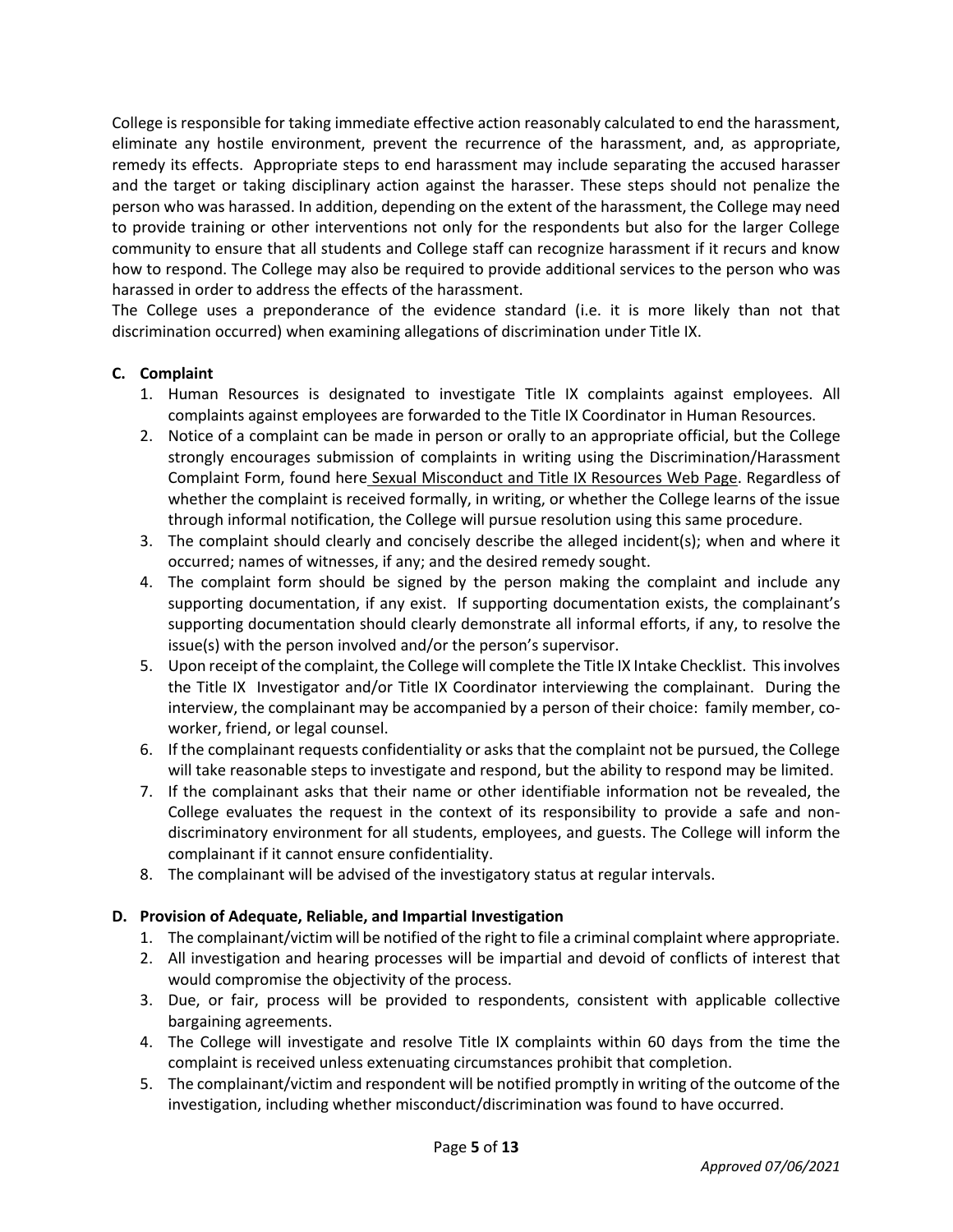## **E. Bias and Conflicts of Interest**

The College requires that coordinators, investigators, and decision-makers (including appeal decisionmakers) do not have conflicts of interest or bias for or against Complainants and Respondents generally, or for or against an individual party. This requirement extends to any materials used to train coordinators, investigators, decision-makers, and others involved in the process. All participants will be screened by the Title IX Coordinator and/or the Director of Labor Relations and may be denied participated if a bias or conflict of interest is found.

## **F. Clery Act**

- 1. The College complies with all Clery Act Regulations.
- 2. The Clery Act requires the College to give timely warnings of crimes that represent a threat to the safety of students or employees. LCC's Police and Public Safety are responsible for such notifications.
- 3. Certain acts of sexual misconduct, such as unwelcome sexual touching, may also be criminal in nature, in which case it may be appropriate for the complainant/investigator to contact law enforcement authorities. Contacting law enforcement authorities does not relieve the College of its obligation to investigate and address acts of sexual harassment. The legal standards applied to criminal investigations are different than the standards applied under Title IX, so the College cannot rely on a police investigation to fulfil its Title IX obligations. Further, certain remedies, such as separating the person reporting the harassment from the alleged respondent at work, can only be implemented by the College and are the College's responsibilities.
- 4. LCC's Director of Compliance is responsible for ensuring compliance with the Clery Act.

## **G. Advisors**

All advisors are subject to the same College policies and procedures, whether they are attorneys or not. Advisors cannot be a party or witness to the proceedings. Advisors should not address College officials in a meeting or interview unless invited to. Advisors may not make a presentation or represent their advisee during any meeting or proceeding and may not speak on behalf of the advisee to the investigators or other decision-makers except during a hearing proceeding, for the purpose of cross-examination.

The parties are expected to ask and respond to questions on their own behalf throughout the investigation phase of the resolution process. Although the advisor generally may not speak on behalf of their advisee, the advisor may consult with their advisee, either privately as needed or quietly by passing notes during any resolution process meeting or interview, as long as they do not disrupt the process. For longer or more involved discussions, the parties and their advisors should ask for breaks to step out of meetings to allow for private consultation. Breakout rooms may be used if the meetings are held virtually.

Any advisor who oversteps their role as defined by this procedure will be warned once and only once. If the advisor continues to disrupt or otherwise fails to respect the limits of the advisor role, the advisor will be asked to leave the meeting. When an advisor is removed from a meeting, that meeting will typically continue without the advisor present. Subsequently, the Title IX Coordinator will determine whether the advisor may be reinstated or replaced by a different advisor.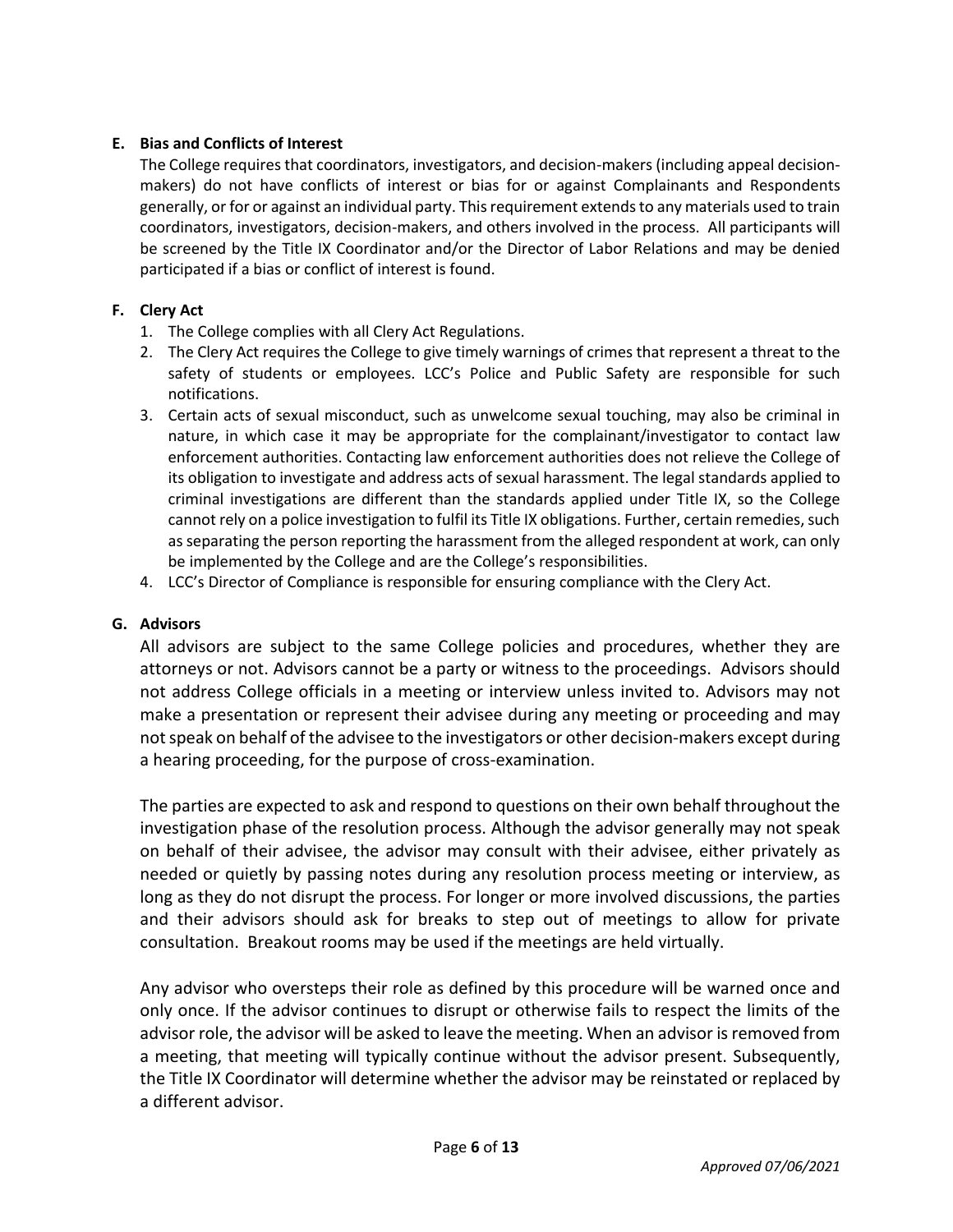The College expects that the parties may wish to have the College share documentation and evidence related to the allegations with their advisors. Parties may share this information directly with their advisor or other individuals if they wish. Doing so may help the parties participate more meaningfully in the resolution process. The College also provides a consent form to the parties that authorizes the College to share such information directly with the advisor. The parties must either complete this form or provide similar documentation consenting to a release of information to the advisor before College is able to share records with an advisor.

If a party requests that all communication be made through their attorney, acting as their advisor, the College will not comply with that request.

The College generally expects an advisor to adjust their schedule to allow them to attend College meetings when planned but may change scheduled meetings to accommodate an advisor's inability to attend, if doing so does not cause an unreasonable delay. The College may also make reasonable provisions to allow an advisor who cannot attend in person to attend a meeting by telephone, video conferencing, or other similar technologies as may be convenient and available.

A party may elect to change advisors during the process and is not obligated to use the same advisor throughout. The parties are expected to inform the investigators of the identity of their advisor at least one day before the date of their first meeting with investigators (or as soon as possible if a more expeditious meeting is necessary or desired). The parties are expected to provide timely notice to investigators if they change advisors at any time. Similarly, parties are expected to inform the Title IX Coordinator of who their hearing advisors will be, at least five business days before the hearing.

For parties who are entitled to union representation, the College will allow the unionized employee to have their union representative (if requested by the party) as well as an advisor of their choice present for all resolution-related meetings and interviews. To uphold the principles of equity, the other party (regardless of union membership) will also be permitted to have two advisors. Witnesses are not permitted to have union representation or advisors in grievance process interviews or meetings.

For representation, Respondents may wish to contact organizations such as:

- FACE (http://www.facecampusequality.org), and/or
- SAVE (http://www.saveservices.org).

Complainants may wish to contact organizations such as:

- The Victim Rights Law Center (http://www.victimrights.org),
- The National Center for Victims of Crime (http://www.victimsofcrime.org), which maintains the Crime Victim's Bar Association, and/or
- The Times Up Legal Defense Fund: https://nwlc.org/times-up-legal-defense-fund/.

#### **H. Initial Remedial Actions**

1. When an OWA is made aware of a potential Title IX violation, they are required to take immediate action, including notifying the appropriate Title IX Coordinator.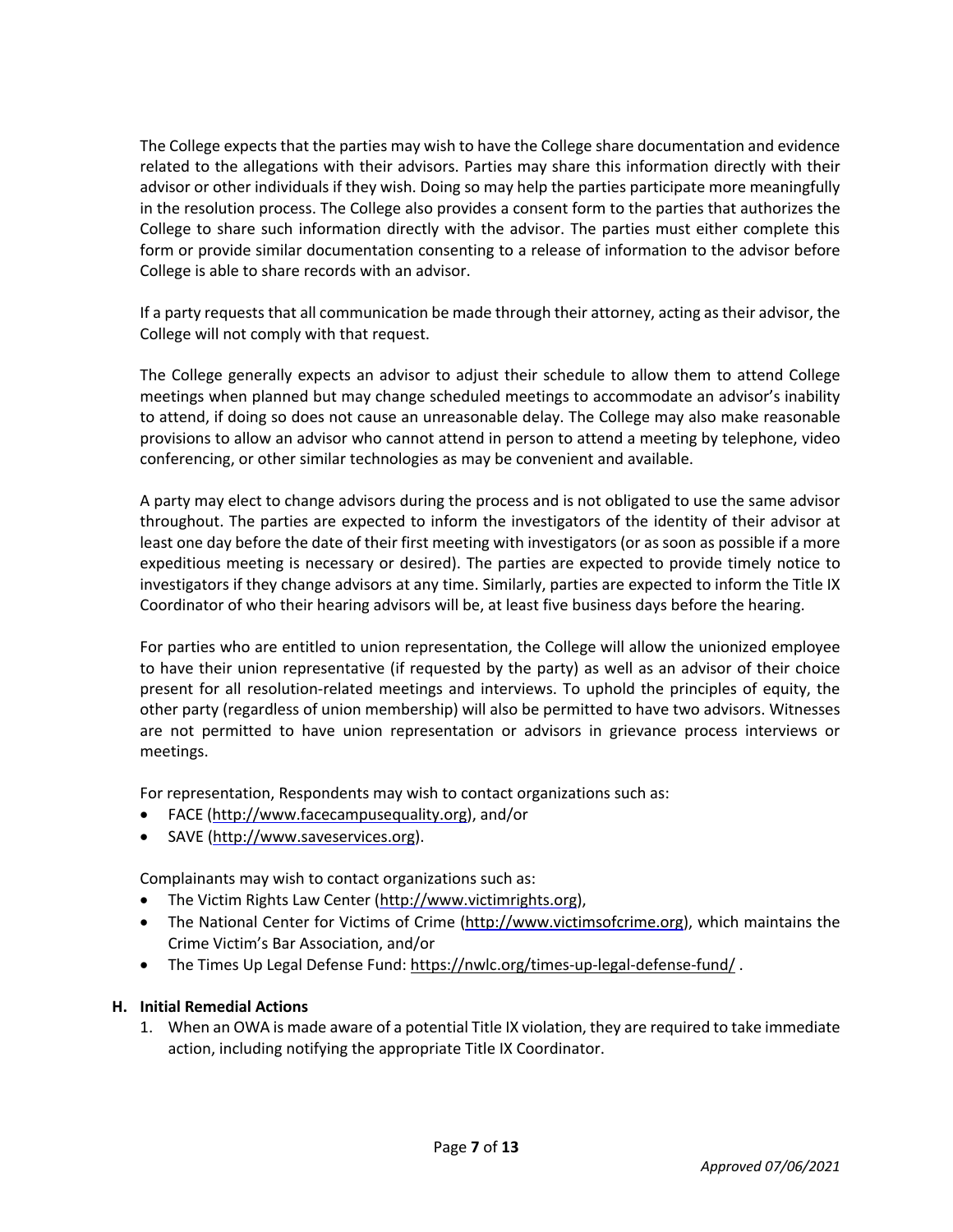- 2. The investigator assesses whether there is a need to immediately suspend the respondent or take other interim measures, pending investigation. Any interim measure taken will not disproportionately impact the complainant/victim or respondent.
- 3. The investigator reviews the complaint with the Title IX Coordinator. Together, the coordinator and investigator determine if the complaint demands investigation and, if so, if it falls under Title IX.
	- a. If there is no reasonable cause to believe a policy or law has been violated, no investigation will be conducted.
	- b. If the complaint reveals probable cause that a policy has been violated but does not fall under the confines of Title IX, the investigator determines whether the complaint will be investigated through Human Resources, Office of Student Compliance, or Risk Management, and follows up accordingly.
- 4. The Title IX Coordinator is obligated to dismiss a formal Title IX complaint or any allegations therein if, at any time during the investigation or hearing, it is determined that:
	- a. The conduct alleged in the formal complaint would not constitute sexual harassment as defined in the Policy hereinabove, even if proved; and/or
	- b. The conduct did not occur in an educational program or activity controlled by the College (including buildings or property controlled by recognized student organizations), and/or the College does not have control of the Respondent; and/or
	- c. The conduct did not occur against a person in the United States.
- 5. The Title IX Coordinator has the discretion to dismiss a formal Title IX complaint or any allegations therein if, at any time during the investigation or hearing, it is determined that:
	- a. A Complainant notifies the Title IX Coordinator in writing that the Complainant would like to withdraw the formal complaint or any allegations therein; or
	- b. The Respondent is no longer enrolled in or employed by the recipient; or
	- c. Specific circumstances prevent the recipient from gathering evidence sufficient to reach a determination as to the formal complaint or allegations therein.

# **I. Title IX Investigation – Steps in the Process**

- 1. There may be times when the Title IX Coordinator conducts the investigation, either instead of or in conjunction with the Title IX Investigator. The administrative supervisor of the Respondent will accompany the Title IX Investigatory in every investigatory meeting, as appropriate. An additional individual(s) may also be present in the capacity of notetaker and will be passive in the process.
- 2. At the appropriate time in the investigation, the investigator sends a notice to the respondent, with copy to the complainant and appropriate union official, providing notice that the investigation has been initiated, consistent with language in the applicable collective bargaining agreement. The notice will generally include a no contact order between the parties.
	- a. The investigator may determine that the situation requires the respondent to be interviewed without advance notice. In that case, the no contact information is provided during the investigatory meeting, along with an order of no retaliation.
	- b. The respondent may waive union representation, consistent with the language in the applicable collective bargaining agreement.
- 3. Each party has the opportunity to select an advisor of the party's choice who may be, but does not need to be, an attorney. The College will maintain a list of trained, willing advisors available to either party.
- 4. A pre-interview meeting will be held with the advisors and the Title IX Coordinator, to clarify the role of the advisor, with a review of the procedure that will be followed.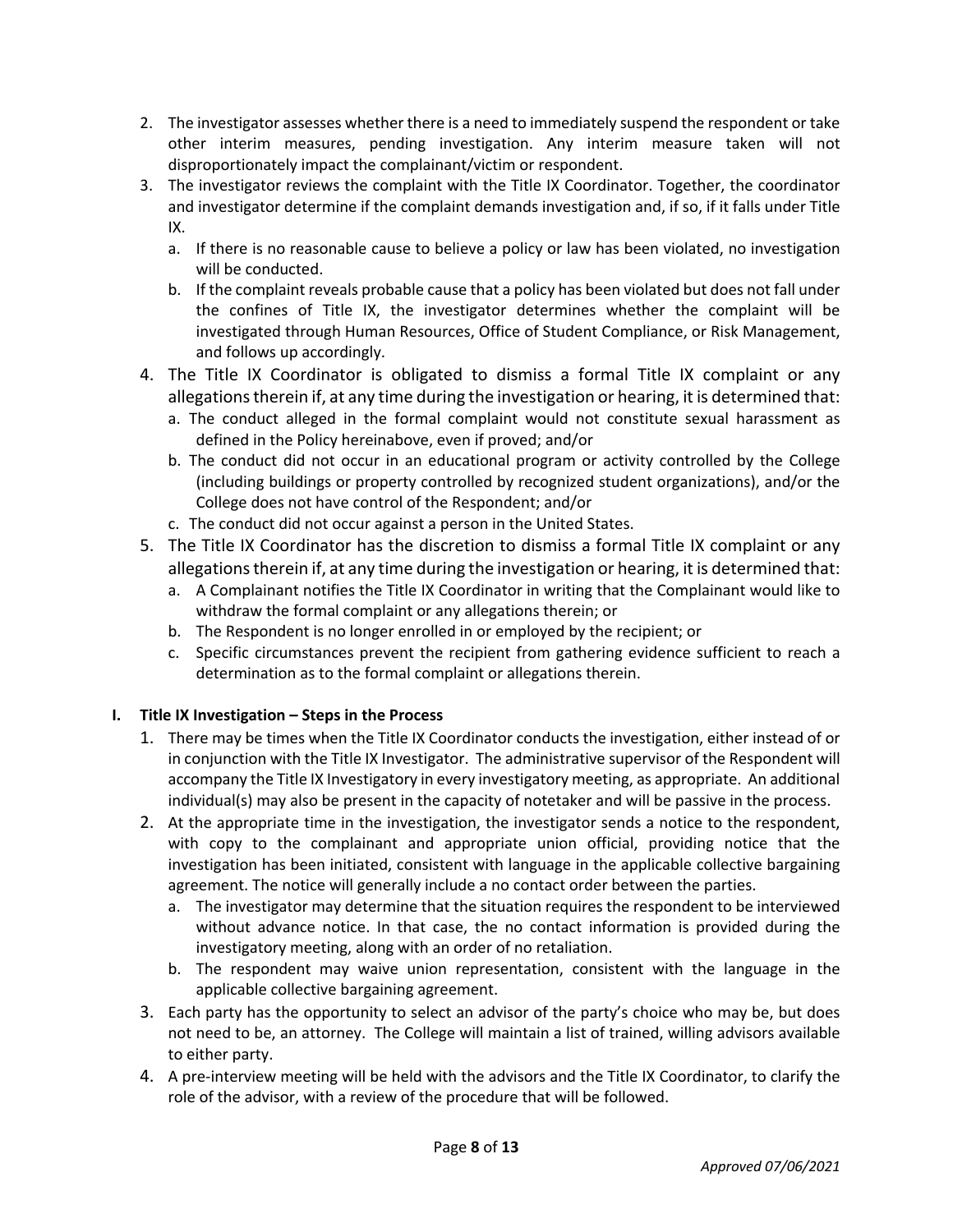- 5. Each party has the opportunity to submit and review evidence throughout the investigation.
- 6. The investigator conducts the thorough, impartial investigation. The Complainant, victim, and Respondent may make a request for the investigator to interview witnesses.
- 7. During the investigatory interview with the Complainant and Respondent, the Title IX Investigator provides each party with related documents, including a link to the LCC Title IX and Sexual Misconduct website.
- 8. The investigator completes the investigation with a finding, based upon a preponderance of the evidence.
- 9. The Title IX Investigator or Coordinator completes a draft Investigatory Report. This report details interviews with the Complainant, Respondent, and any witnesses; any intermediate steps taken by the College; a credibility assessment; the standard of proof; findings; and appeal information.
- 10. Both parties are allowed to review the Investigatory Report in draft form along with all available evidence, whether relied upon during the investigation or not, during a review and comment period of ten calendar days. They make request changes based upon their role in the investigation.
- 11. The final report is sent to both parties at the same time. If reports are sent by US Mail, they are sent via Registered Mail. It will be provided to the parties at least ten calendar days prior to a hearing, if one is necessary. This ten-day period may be waived by the parties.
- 12. The College will decide whether to consolidate formal complaints of allegations of sexual harassment against more than one Respondent or by more than one Complainant against one or more Respondents or by one party against the other party, when the allegations of sexual harassment arise out of the same facts or circumstances.
- 13. The College will provide notice of the hearing, including the date, time, location, participants, applicable procedures, potential sanctions, and purpose.
- 14. Advisors may be required to submit all questions to the Hearing Officer prior to the hearing. The decision-maker has the final word on whether a question will be asked or not.
- 15. The decision-maker may require the parties and their advisors to attend a pre-hearing meeting to discuss topics or questions that the decision-maker deems relevant, appropriate, etc.
- 16. At the live hearing, the Hearing Officer will ask direct examination questions. During crossexamination, the Hearing Officer must permit each party's advisor to ask the other party and any witnesses all relevant questions and follow-up questions, including those that challenge credibility. The cross-examination must be done by the advisor, but that is the only portion of hearing during which the advisor participates. This cross-examination must be conducted directly, orally, and in real time, but the use of virtual avenues is permitted. If a party does not have an advisor, the College will provide an advisor, who does not have to be a lawyer, at no cost, to participate in the hearing and conduct the cross-examination.
- 17. During cross-examination, the advisor will pose a question orally. The proceedings will pause while the Hearing Officer considers the question and then determines its relevance. The Hearing Officer explains their determination on the record and directs the party or witness whether to respond. In this way, questions are funneled through the decision-maker.
- 18. Cross-examination must exclude evidence of the Complaint's prior sexual behavior or predisposition, unless such evidence about the Complainant's sexual behavior is offered to prove that someone other than the Respondent committed the conduct alleged by the Complainant or if the evidence concerns specific incidents of the Complaint's sexual behavior with respect to the Respondent and is offered to prove consent.
- 19. At the request of either party, the cross-examination will be facilitated through the use of technology to permit the parties to be in separate rooms. The Hearing Officer will make the final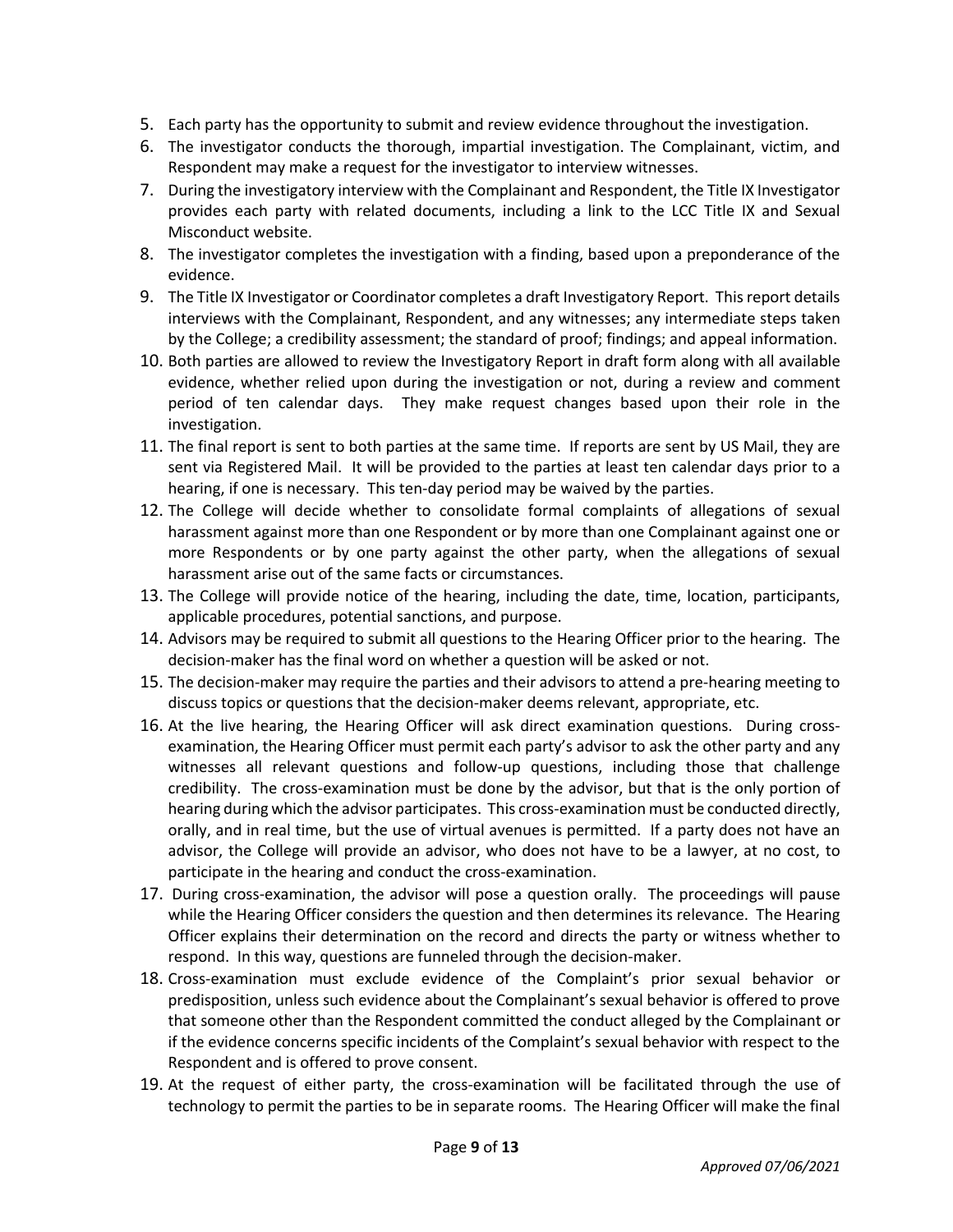decision regarding whether the hearing will take place in person or not. Both parties will have access to the same information in real time.

- 20. The College will not access, consider, disclose, or otherwise use a party's records that are made or maintained by a physician, psychiatrist, psychologist, or other recognized professional or paraprofessional acting in the professional's or paraprofessional's capacity, or assisting in that capacity, and which are made and maintained in connection with the provision of treatment to the party, unless the College obtains that party's voluntary, written consent to do so for purposes of this investigation and/or hearing or the party self-discloses information relevant to the issue(s).
- 21. The College may consider statements made by parties or witnesses, even if those parties or witnesses do not participate in cross-examination at the live hearing. This may include emails or text exchanges between the parties leading up to the alleged sexual harassment, regardless of whether the parties or witnesses submit to cross-0065amination at the live hearing. A decision maker may also consider police reports, Sexual Assault Nurse Examiner documents, medical reports, and other documents even if those documents contain statements of a party or witness who is not cross-examined at the hearing.
- 22. All hearings will be recorded by the College. No other parties are allowed to record hearings.
- 23. The decision maker will issue a written determination regarding responsibility for each section of the policy alleged to have been violated. All parties will be provided the final written determination at the same time.
- 24. Any party may appeal the findings and/or remedy by filing a written appeal to the Executive Director of Human Resources within seven business days of receipt of the final outcome document(s). The written appeal must articulate, in writing, the grounds upon which they base their request for appeal. Reasons for appeal are limited to:
	- a. A procedural irregularity that affected the outcome of the matter;
	- b. New evidence that was not reasonably available at the time the determination regarding the responsibility or dismissal was made, that could affect the outcome of the matter; or
	- c. A party's belief that the Title IX Coordinator, investigator, hearing officer, or decision maker had a conflict of interest or bias for or against a party that affected the outcome of the matter.
- 25. The Executive Director of Human Resources will assess if the appeal was made timely and whether it falls under one of the approved appeal criteria. The Executive Director of Human Resources may deny an untimely appeal or one that does not meet the criteria for appeal.
- 26. When the Executive Director of Human Resources receives an acceptable request for appeal, they will notify all parties and provide them with seven business days to submit a written statement in support of or challenging the outcome.
- 27. Within 28 calendar days of receipt of the appeal, the Executive Director of Human Resources will either uphold the investigative findings or remand the matter back to the investigators for a second review of the investigatory findings.
- 28. If either party is a member of a bargaining unit, they may elect to be represented by their union representative at every step of the process and may file a grievance protesting the final decision as stated by the decision-maker. If a party is not a member of a union, they may appeal the disciplinary action to the Board of Trustees, consistent with College policy.
- 29. The determination regarding responsibility becomes final either on the date that the College provides the parties with the written determination of the result of an appeal, if an appeal is filed, or, if an appeal is not filed, the date upon which an appeal would no longer be considered timely.
- 30. If a violation(s) is found to have occurred:
	- a. The investigator works with appropriate administrators to ensure the violation(s) immediately cease.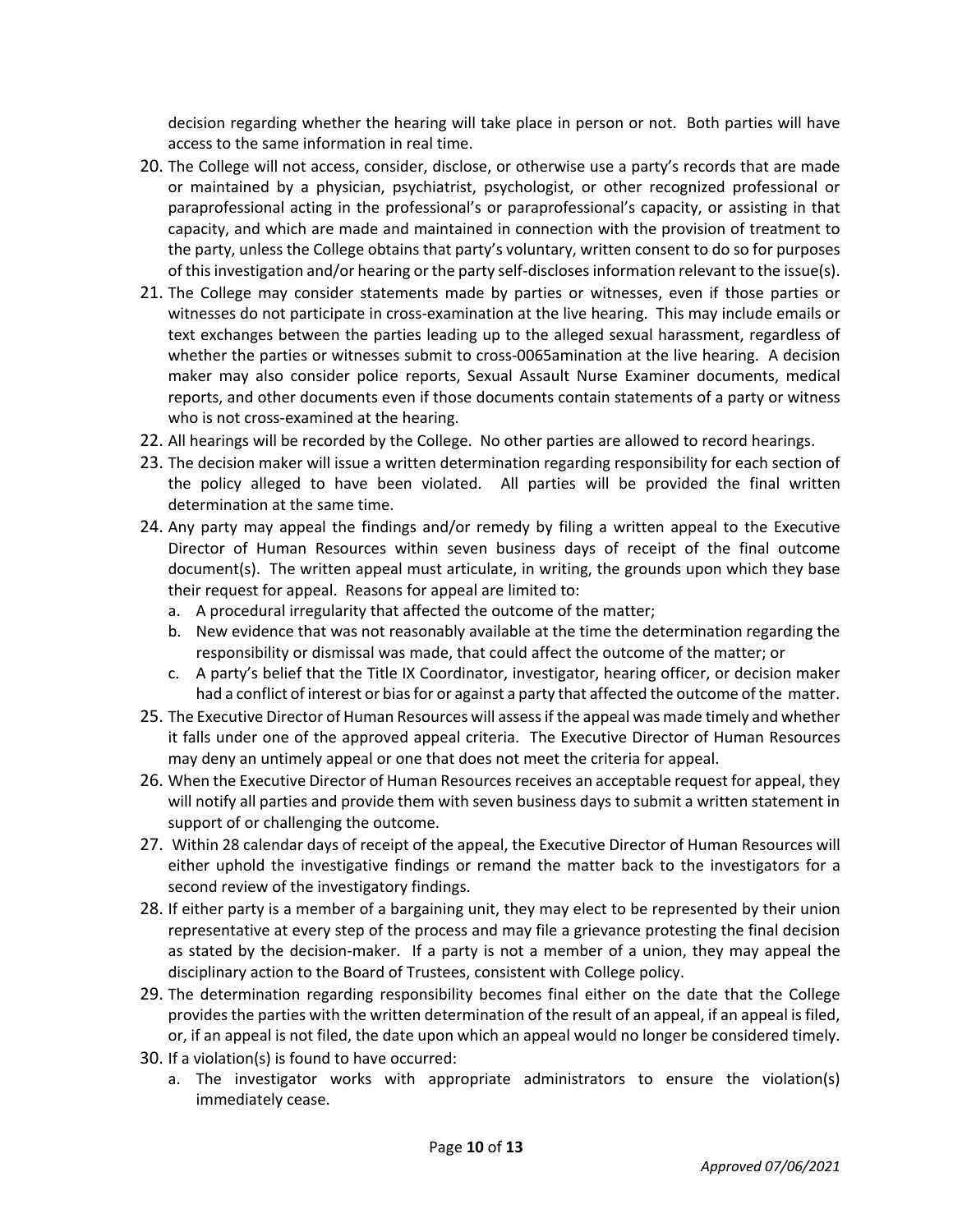- b. The investigator, together with the supervisor of the respondent, determines appropriate remedies/corrective action, consistent with the facts of the case and provisions in the applicable collective bargaining agreement and/or College policies.
- c. If countermeasures include disciplinary action, that disciplinary action is noted in the final Investigatory Report.
- d. If disciplinary action is noted in the Investigatory Report, the Title IX Coordinator also sends a letter to the Respondent, informing them that their disciplinary action was disclosed to a third party, consistent with Michigan's Bullard Plawecki Act.

## **J. Hearing for Contested Facts**

For contested allegations, the determination of responsibility must come from a separate decisionmaker, which will be an individual hearing officer (also referred to as a "decisionmaker"). It is important that investigators not unduly influence the hearing outcome and that the hearing decisionmakers and the College's process advisors/managers do not unduly influence the appeal. Each function is independent but inter-reliant. The Title IX Coordinator should have no substantive influence on the decision or appeal. Senior officials of the College, such as the president, other ELT members, or general counsel should not have any sway on the outcome of the process unless they have a formal role within it (and typically, they should not).

This does not alter the ability of the College to resolve the matter informally during the course of the investigation (when appropriate) or to resolve the matter without a hearing when the Respondent admits to the allegations. Hearings are for contested facts. If there are no contested facts, there will be no hearing if the parties agree to resolve informally.

#### **K. Retaliation**

Retaliation is not tolerated at LCC. The College will take steps to prevent any retaliation against persons who made the complaint, who was the subject of harassment, against those who provided information as witnesses, or who was the Respondent. The College will ensure that the harassed person(s) know how to report any subsequent problems, conducting follow-up inquiries to see if there have been any new incidents or any instances of retaliation, and responding promptly and appropriately to address continuing or new problems.

#### **L. File Maintenance**

The Title IX Coordinator maintains complete files of all complaints, regardless of whether an investigation is conducted. All files are maintained in paper and/or electronically, subject to the College's records retention policy.

# *6. Reference*

Lansing Community College Board Policy 4.012 - Prohibited Sex or Gender Based Discrimination, Harassment, and Sexual Misconduct.

| <b>DATE</b> | <b>PAGE NO.</b> | <b>VERSION#</b> | INSTRUCTIONS/COMMENTS/REASONS                |
|-------------|-----------------|-----------------|----------------------------------------------|
| 06.15.12    | <b>Various</b>  |                 | Modified to reflect that complaints may be   |
|             |                 |                 | made by Employees.                           |
| 07.17.12    | <b>Various</b>  |                 | Modified to include language consistent with |
|             |                 |                 | <b>Yale Voluntary Resolution Agreement</b>   |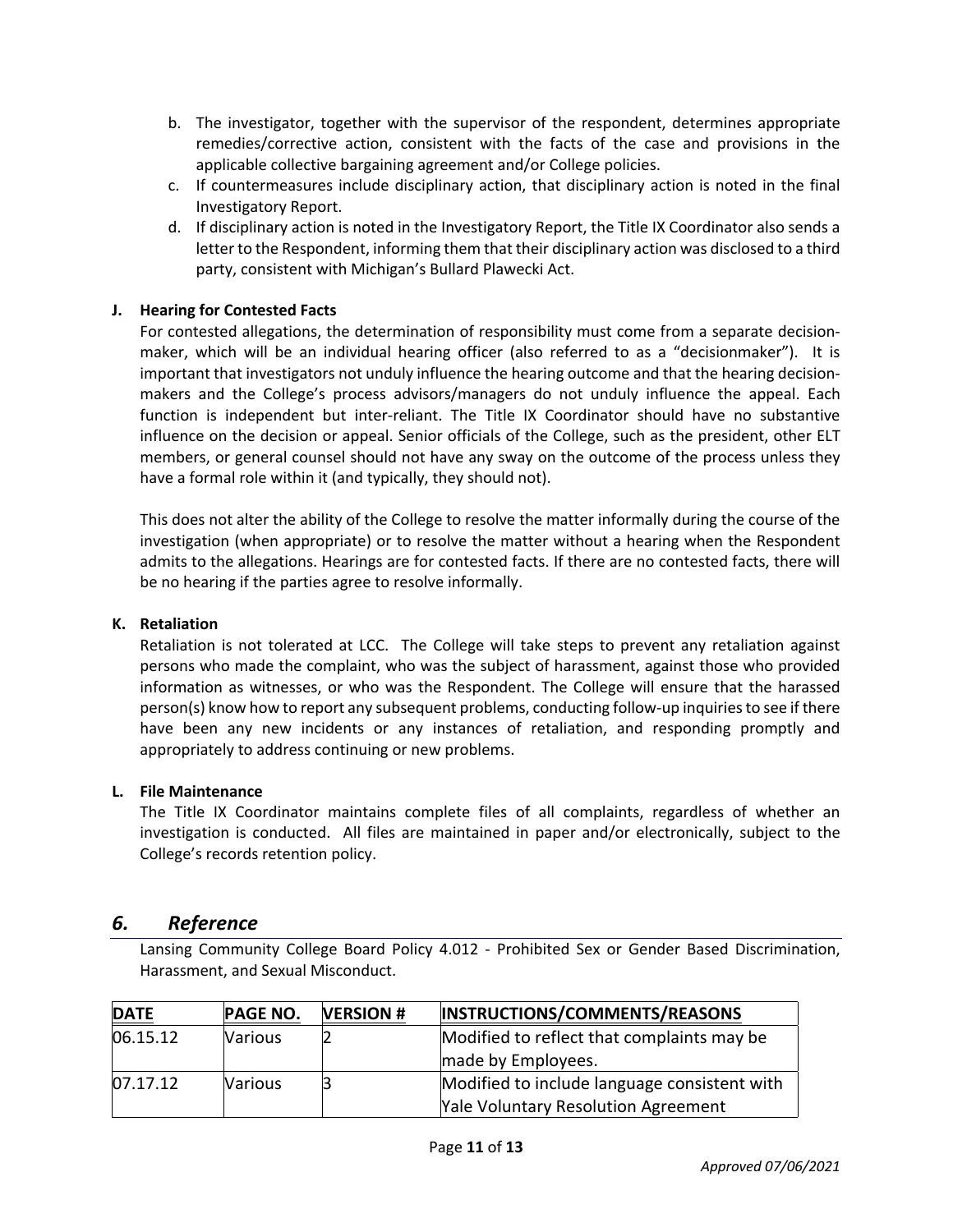| 12.01.15   | All     | 4  | Updated policy to conform to OCS                |
|------------|---------|----|-------------------------------------------------|
|            |         |    | requirements and recommendations.               |
| 02.23.17   | 6       |    | Added language to address situations where      |
|            |         |    | no advanced notice is given to respondent.      |
|            |         |    | Also formatted footer.                          |
| 04.06.18   | Various | 6  | Modified consistent with current practice.      |
| 04.12.18   | Various |    | Modified consistent with current practice.      |
| 04.19.19   | All     | 8  | Reformatted to new SOP template and             |
|            |         |    | modified to be accessible.                      |
| 09.12.19   | All     | 9  | Modified consistent with current practice,      |
|            |         |    | including modification of gender pronouns.      |
| 01.29.2020 | F, G, H | 10 | Changed order of the items. In H, clarified the |
|            |         |    | role of the Executive Director of HR.           |
| 05.10.2021 | All     | 11 | Total rewrite for consistency with 2020         |
|            |         |    | reformed guidance.                              |
| 06.14.2021 | 18      | 12 | Update of definitions                           |
| 08.31.2021 | 9, 10   | 13 | Reordered 14 and 15. Modified cross-exam        |
|            |         |    | language to reflect ruling on inclusion of      |
|            |         |    | statements, etc. (I.5.21).                      |

# *7. Definitions*

- **A. Actual Knowledge.** Notice of sexual harassment or allegations of sexual harassment to the College's Title IX Coordinator or an Official with Authority (OWA).
- **B. Complainant.** A person who is alleged to be the victim of conduct that could constitute sexual harassment or who filed a complaint alleging sexual harassment.
- **C. Formal Complaint.** A document filed by a complainant or signed by the Title IX Coordinator alleging sexual harassment against a respondent and requesting that the recipient investigate the allegation of sexual harassment.
- **D. Respondent.** An individual who has been reported to be the alleged perpetrator of conduct that could constitute sexual harassment.
- **E. Officials with Authority (OWAs)**. Employees who have the authority to institute immediate corrective measure(s) on behalf of the College. For Title IX purposes, an OWA is any member of the Executive Leadership Team (ELT). When an OWA is made aware of a potential Title IX violation, they are required to take immediate action, including notifying the appropriate Title IX Coordinator.
- **F. Mandated Reporters.** Anyone who works at the College in any role except those in Student Employee positions. Also exempt are College Counselors who are acting in the role of Counselor. Mandated Reporters *must* report a potential Title IX incident to the appropriate Title IX Coordinator as soon as they are made aware of the situation. A Mandated Report who fails to make such timely report is subject to disciplinary action, up to and including termination of employment.